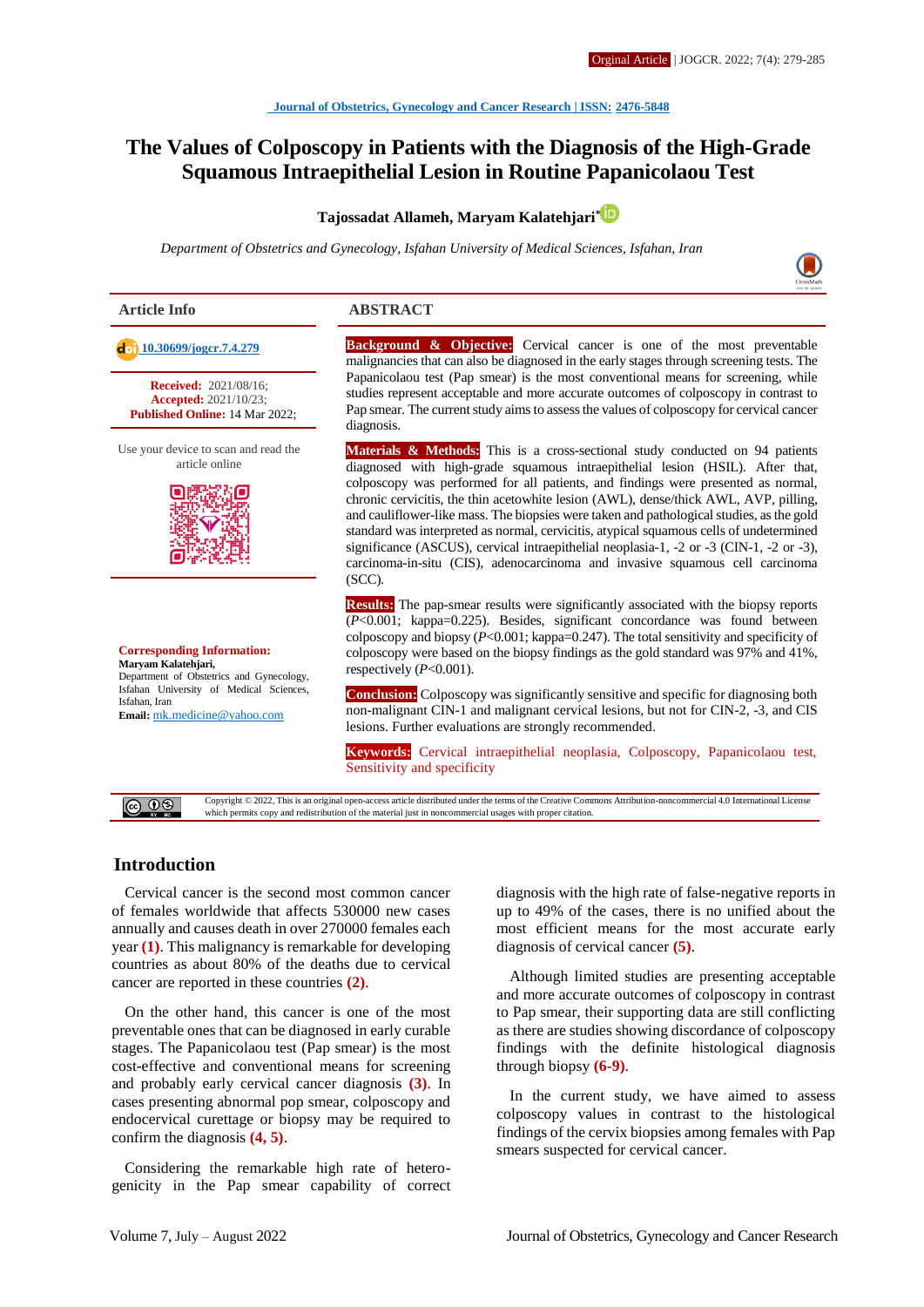### **Material and Methods**

The current report is a cross-sectional study conducted on 94 patients diagnosed with the highgrade squamous intraepithelial lesion (HSIL) in Pap smear referred to Shahid-Beheshti Hospital affiliated at Isfahan University of Medical Sciences, Iran, from December 2016 to December 2018.

All patients diagnosed with HSIL based on the findings of Pap smear who have undergone both colposcopy and histological study through biopsy were included. Those who presented their unwillingness to participate in the study and patients who had impaired records of either colposcopy or histology were excluded.

The Ethics Committee of Isfahan University of Medical Sciences approved the study protocol (ethical code: IR.MUI.MED.REC.1397.312). After that, all of the study-associated required information was provided to the study participants, and they were reassured about the confidentiality of their data. The participants were requested to sign a written form of participation in this study.

The patients were initially examined macroscopically by vaginal examination. Also, a conventional Pap smear test was performed for all patients 8 weeks after the first Pap smear. The Bethesda scale was the basis for interpreting the samples. Based on the diagnosis of HSIL in the Pap smear, the colposcopy was performed for the patients by a skilled target gynecologist. The colposcopies were done using either acetic acid 5% or iodine solution 12%. The transitional squamous, columnar zone detection was considered the satisfactory colposcopy **(10)**. The presence of acetowhite lesions with vascular and/or epithelial lesions was considered as positive colposcopy. The colposcopic findings were normal, with chronic cervicitis, the thin acetowhite lesion (AWL), dense/thick AWL, AVP, pilling, and cauliflower-like mass.

Biopsies were taken from all patients and interpreted by a target skilled pathologist to minimize the potential inter-observer bias. The biopsies were presented as normal, cervicitis, atypical squamous cells of undetermined significance (ASCUS), cervical intraepithelial neoplasia-1, -2 or -3 (CIN-1, -2 or -3), carcinoma-insitu (CIS), adenocarcinoma and invasive squamous cell carcinoma (SCC). The results of the biopsies were regarded as the gold standard, and then the colposcopy findings were compared accordingly. Besides, the findings of conventional Pap-smear were compared with biopsy as well. Human papillomavirus (HPV) was not assessed through laboratory tests, and only the pathologic changes contributed to the HPV contamination found through biopsies were reported as the HPV positivity.

The obtained data were entered into the SPSS (SPSS Inc., Chicago, IL., USA) version 20 and analyzed. The descriptive data were presented in mean and percentages. ROC curves and the area under the curve (AUC) were measured for analytics. Sensitivity, specificity, positive predictive value (PPV), and negative predictive value (NPV) were measured. A P-value of less than 0.05 was considered as a significant level.

### **Results**

The study population had a mean age of  $41.67 \pm 11.42$ years (range: 21-81 years) and a mean age of 20.04±4.21 years at the marriage time (range: 13-35 years). The mean number of giving birth was 2.72±1.99 (range: 0-8).

Among the study population, sixty-seven (71.2%) of the patients did not use contraceptives. Further information about the type of contraception is presented in [Table 1.](#page-1-0) Thirty-seven (39.4%) of the patients required no further intervention while 22 (23.4%) underwent conization biopsy; among them, eight (8.51%) required a transabdominal hysterectomy, and five (5.31%) with the worst biopsy reports underwent a radical hysterectomy.

| <b>Variable</b>                   |                    |                   |  |  |
|-----------------------------------|--------------------|-------------------|--|--|
| Age (mean $SD$ )                  |                    | $41.67 \pm 11.42$ |  |  |
| Age at marriage (mean $\pm$ SD)   |                    | $20.04 \pm 4.21$  |  |  |
| Number of giving birth (mean± SD) |                    | $2.72 \pm 1.99$   |  |  |
| Contraception $(\% )$             | Nothing            | 67 (71.2%)        |  |  |
|                                   | Withdrawal         | $6(6.4\%)$        |  |  |
|                                   | Oral contraceptive | $5(5.3\%)$        |  |  |
|                                   | Tube ligation      | $7(7.4\%)$        |  |  |
|                                   | Barrier            | $6(6.4\%)$        |  |  |
|                                   | Vasectomy          | $3(3.2\%)$        |  |  |

<span id="page-1-0"></span>**Table 1. Demographic information of the study population**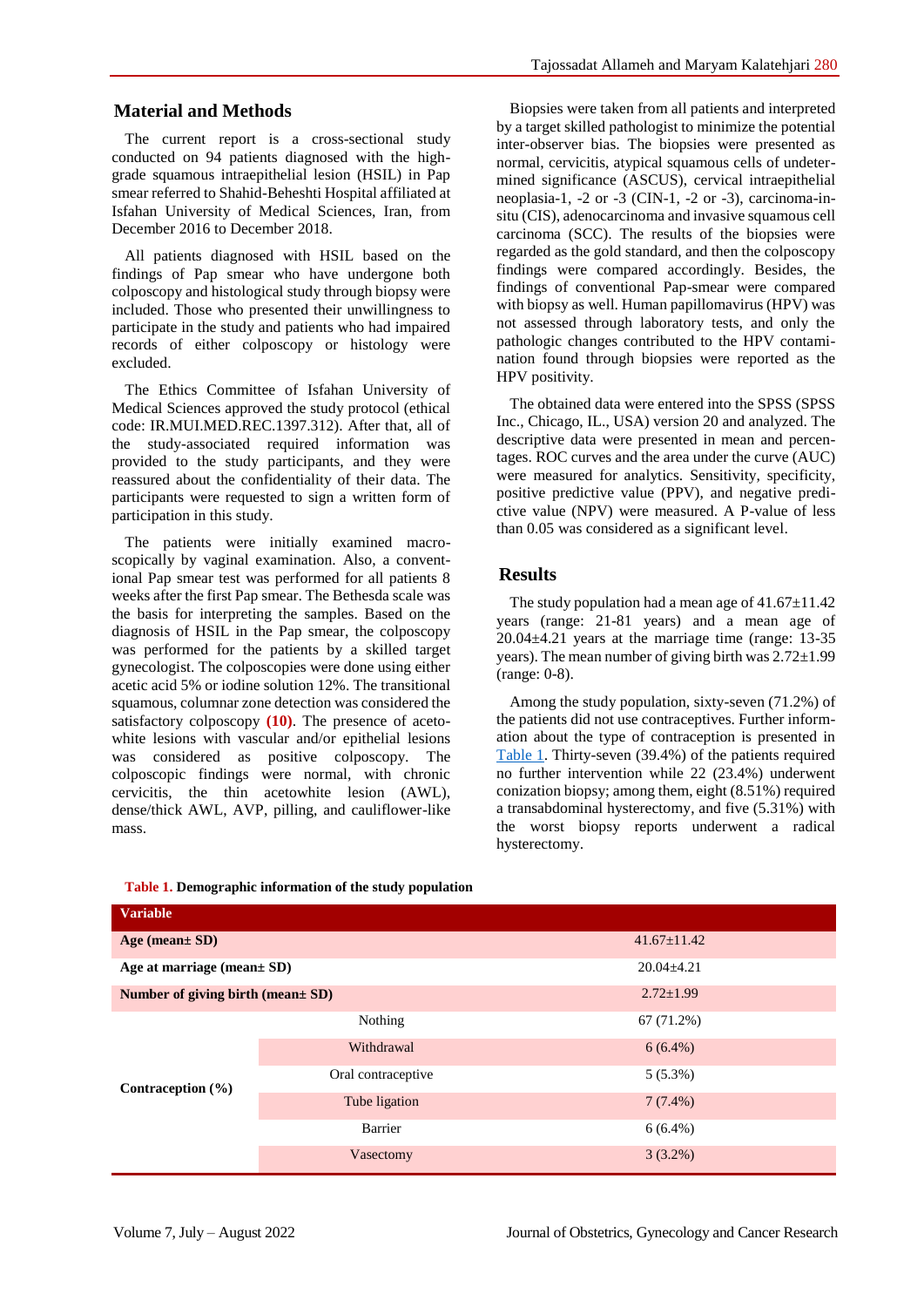Biopsy findings were normal, LSIL (CIN 1, 2), HSIL (CIN 3 or CIS) and invasive carcinoma in 51 (54.2%), 16 (17.02%), 22 (23.4%) and 5 (5.3%) cases respectively. Based on [Table2,](#page-2-0) the pap-smear results were significantly in accordance with the biopsy reports  $(P<0.001)$ . Based on [Table 2,](#page-2-0) the kappa coefficient index was 0.225.

The findings, including normal, thin AWL, thick AWL, and AVP/pilling/cauliflower lesions, were found in 22 (23.4%), 38 (40.42%), 26 (27.65%), and 8  $(8.51\%)$  colposcopies, respectively. [Table 2](#page-2-0) represents biopsy and colposcopy results in detail. Based on [Table](#page-2-0)  [2,](#page-2-0) significant concordance was found between colposcopy and biopsy with a P-value of <0.001 and a kappa coefficient index of 0.247.

<span id="page-2-0"></span>

| Table 2. Kappa coefficient assessments based on pap-smear*biopsy, colposcopy*biopsy |  |  |
|-------------------------------------------------------------------------------------|--|--|
|                                                                                     |  |  |

|               |                           | Pap-smear        |                       |                  |                                          |              |
|---------------|---------------------------|------------------|-----------------------|------------------|------------------------------------------|--------------|
|               |                           | <b>Normal</b>    | LSIL/<br><b>ASCUS</b> | <b>HSIL</b>      | <b>Invasive</b><br>carcinoma             | <b>Total</b> |
| <b>Biopsy</b> | <b>Normal</b>             | 42               | $\mathbf{1}$          | $\,8\,$          | $\boldsymbol{0}$                         | 51           |
|               | <b>LSIL</b>               | 6                | $\overline{2}$        | $7\phantom{.0}$  | $\mathbf{1}$                             | 16           |
|               | <b>HSIL</b>               | 9                | 5                     | $\,8\,$          | $\mathbf{0}$                             | 22           |
|               | <b>Invasive carcinoma</b> | $\mathbf{1}$     | $\mathbf{1}$          | 2                | $\mathbf{1}$                             | 5            |
|               |                           | 58               | 9                     | 25               | $\overline{c}$                           | 94           |
|               |                           | Colposcopy       |                       |                  |                                          |              |
|               |                           | <b>Normal</b>    | Thin AWL              | <b>Thick AWL</b> | $AVP/pilling +$<br>caul-flower<br>lesion | Total        |
|               | <b>Normal</b>             | 21               | 21                    | $5\phantom{.0}$  | $\overline{4}$                           | 51           |
| <b>Biopsy</b> | <b>LSIL</b>               | $\boldsymbol{0}$ | $\overline{7}$        | 7                | $\overline{4}$                           | 16           |
|               | <b>HSIL</b>               | $\mathbf{1}$     | 9                     | 12               | $\mathbf{0}$                             | 22           |
|               | Invasive carcinoma        | $\boldsymbol{0}$ | $\mathbf{1}$          | $\overline{2}$   | $\overline{2}$                           | 5            |
|               |                           | 22               | 38                    | $26\,$           | $\,8\,$                                  | 94           |
|               |                           |                  | <b>Normal</b>         |                  | <b>Abnormal</b>                          |              |
| <b>Biopsy</b> | <b>Normal</b>             |                  | 21                    |                  | 30                                       | 51           |
|               | <b>Abnormal</b>           |                  | 1                     |                  | 42                                       | 43           |
|               | <b>Total</b>              |                  | 22                    |                  | 72                                       | 94           |

Based on the findings above, the colposcopy could statistically diagnose normal, CIN-1 and invasive SCC/adenocarcinoma/AVP/cauliflower lesion and pilling cases (*P*<0.05) but was not significantly in association with the correct diagnosis of CIN-2, -3 and CIS (*P*>0.79). Based on [Table 3,](#page-2-1) the sensitivity and specificity of colposcopy for the diagnosis of normal cases were 82% and 60%, for CIN-1 were 56% and 68% and for invasive SCC/adenocarcinoma/AVP/ cauliflower lesion and pilling (cancerous lesions) were 80% and 66%, respectively. Based on the last part of Table 3, colposcopy's total sensitivity and specificity based on the biopsy findings as the gold standard were 97% and 41%, respectively. This assessment revealed a statistically significant association (*P*<0.001) with a kappa index of 0.369.

<span id="page-2-1"></span>**Table 3. Sensitivity, specificity, positive/negative likelihood ratio and area under curve based on the diagnoses of colposcopy**

|                        | <b>Index</b>              | Colposcopy |
|------------------------|---------------------------|------------|
|                        | Sensitivity               | 82%        |
| Normal &/or cervicitis | Specificity               | 60%        |
|                        | Positive likelihood ratio | 2.05       |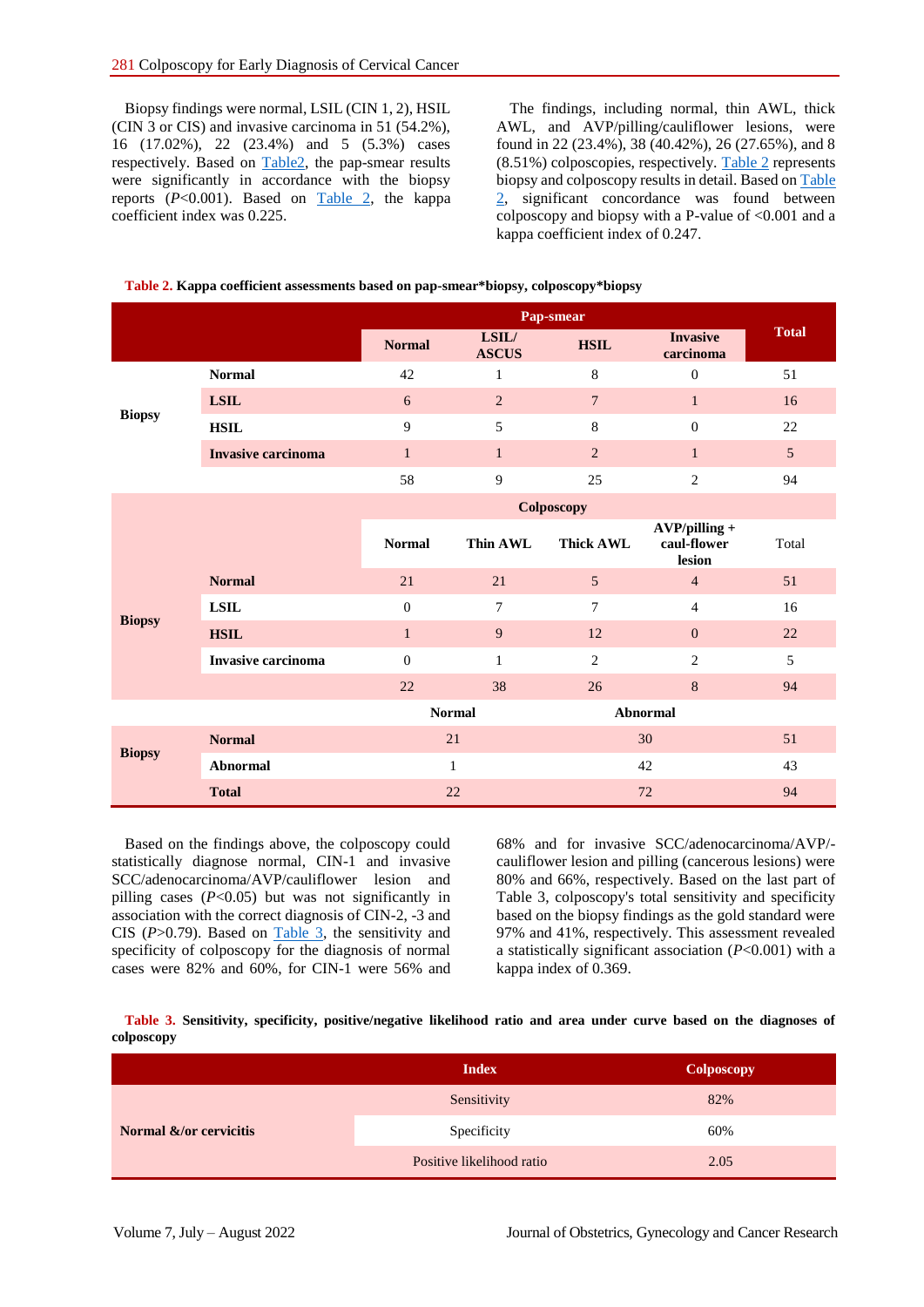|                                        | <b>Index</b>              | Colposcopy |
|----------------------------------------|---------------------------|------------|
|                                        | Negative likelihood ratio | 0.3        |
|                                        | <b>AUC</b> (CI 95%)       | 0.764      |
|                                        | P-value                   | < 0.001    |
|                                        | Sensitivity               | 56%        |
|                                        | Specificity               | 68%        |
|                                        | Positive likelihood ratio | 1.75       |
| CIN-1 (Thin AWL)                       | Negative likelihood ratio | 0.64       |
|                                        | AUC (CI 95%)              | 0.676      |
|                                        | P-value                   | 0.028      |
|                                        | Sensitivity               | 57%        |
|                                        | Specificity               | 69%        |
| <b>CIN-2 &amp; -3 &amp; CIS</b>        | Positive likelihood ratio | 1.83       |
| (Thick AWL)                            | Negative likelihood ratio | 0.62       |
|                                        | <b>AUC</b> (CI 95%)       | 0.643      |
|                                        | P-value                   | 0.761      |
|                                        | Sensitivity               | 80%        |
|                                        | Specificity               | 66%        |
| <b>Invasive SCC</b> or adenocarcinoma, | Positive likelihood ratio | 2.35       |
| AVP cauliflower lesion & pilling       | Negative likelihood ratio | 0.30       |
|                                        | <b>AUC</b> (CI 95%)       | 0.793      |
|                                        | P-value                   | 0.028      |
|                                        | Sensitivity               | 97%        |
|                                        | Specificity               | 41%        |
| <b>Total values for colposcopy</b>     | Positive predictive value | 58%        |
|                                        | Negative predictive value | 95%        |
|                                        | P-value                   | < 0.001    |

#### **Discussion**

The required time for the progression of precancerous lesions of the cervix to the incurable malignant masses can clarify the necessity of using an appropriate means with the highest accuracy to make an on-time definite diagnosis **(11)**.

Studies in the literature have shown that Pap smear as the most popular screening test is not reliable enough to make the diagnosis and further therapeutic approaches **(12, 13)**. In the current study, we observed the remarkable concordance of Pap-smear with the biopsy reports (*P*<0.001, kappa=0.225). Contrary to our study, Lonky *et al.* conducted a study presenting a low non-significant correlation of Pap-smear with cytology findings presenting high-grade dysplasia, while it had higher sensitivity and specificity for the correct diagnosis of malignant lesions **(14)**. Other studies represented better outcomes of Pap-smear with the sensitivity of 34-57% and specificity of 85-97% for the correct diagnosis of high-grade intraepithelial lesions and malignant ones. In general, studies are unanimous about the ability of Pap-smear for the correct diagnosis of malignant lesions. However, the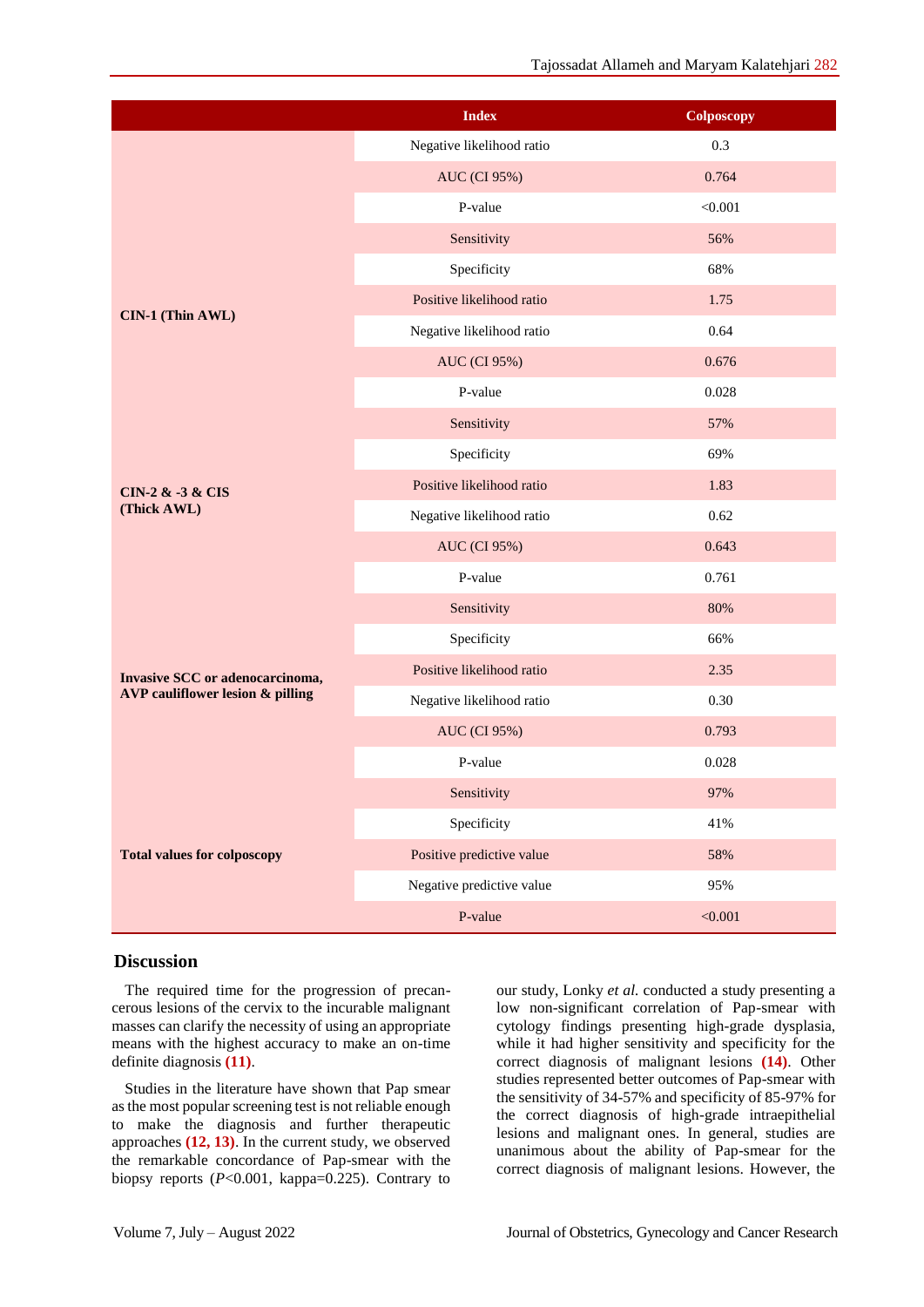matter is about the early diagnosis to prevent progressed masses **(15, 16)**. We think the high specificity presented by mentioned studies is mostly attributed to detecting malignant lesions but LSIL or HSIL. Surprisingly, a study in China presented a high sensitivity rate of 85%, again for detecting non-benign lesions; malignant ones are included **(17)**.

This study tried to assess the accuracy of colposcopy for the correct diagnosis of cervical lesions based on biopsy as the gold standard. Our findings represented that colposcopy was in statistical concordance with the findings obtained from biopsies (*P*<0.001; kappa- =0.247). Furthermore, a remarkable association was found for the correct diagnosis of normal, CIN-1, and cancerous lesions. The highest sensitivity was detected for normal/cervicitis diagnosis (82%), followed by cancerous lesions (80%) and then CIN-1 (56%). Hence, the most significant specificity was found for CIN-1 (68%), followed by lesions representing cancer (66%) and normal/cervicitis (60%). In general, the colposcopy study of the cervix represented the notable sensitivity of 97% and specificity of 41%.

Colposcopy for the early diagnosis of cervical lesions has been assessed for a long time in the literature, but the reports are confusingly controversial. An old study by Maiman *et al.* presented inferior findings than ours, reporting the sensitivity and specificity of 80% and 29% in general. It was 83% and 27% respectively for high-grade lesions **(18)**.

A pilot study by McAdam *et al.* on 496 females declared the specificity of 77% and sensitivity of 99% for colposcopy assessments of CIN-2 or worse conditions **(19)**. We have not found the remarkable capability of colposcopy for the proper early diagnosis of CIN-2, -3, and CIS lesions.

The other study by Sayyah-Melli was conducted on 315 patients. Similar to this study, they considered histological findings as the gold standard and presented sensitivity and specificity of 90.3% and 90.9%, respectively **(20)**. Their outcomes regarding colposcopy ability in the correct diagnosis of cervical lesions were surprisingly higher than ours.

The other study performed by Karimi *et al.* in Yazd presented 80% of both sensitivity and specificity for colposcopy for the early diagnosis of precancerous lesions in the cervix **(21)**.

Karimi-Zarchi *et al.* designed their study to compare colposcopy with other Pap smear and cytology techniques. They eventually presented 70.9% of sensitivity and 44.4% of specificity for colposcopy. Similar to this study, they presented a statistical association of colposcopy with cytology findings **(11)**.

Remarkable differences in the studies about the ability of colposcopy in the correct detection of nonbenign cervical lesions may be attributed to the operator skill, quality of colposcopy performance and interpretation, and the classification of the lesions.

Other studies in this term have unanimously presented the superiority of colposcopy over Pap smear while the values of this technique for correct diagnosis were diverse **(3, 22, 23)**. In this term, further studies are recommended.

#### **Conclusion**

Based on this study, colposcopy findings were remarkably in concordance with histological reports. Furthermore, the colposcopic interpretations were significantly sensitive and specific for diagnosing both non-malignant CIN-1 and malignant cervical lesions. On the other hand, colposcopy assessments could not statistically diagnose CIN-2, -3, and CIS lesions correctly based on histological reports showing a notable limitation in diagnosing precancerous HISL. Further evaluations are strongly recommended.

#### **Acknowledgments**

We would like to thank all the researchers and care providers for the early diagnosis and treatment of gynecological cancers to prevent mortality and morbidity in women. This study has been approved in the Department of Obstetrics and Gynecology of Isfahan University of Medical Sciences.

#### **Conflict of Interest**

The authors declared no conflicts of interest.

#### **Statement of Ethics**

The patient had signed the informed consent to report the present article.

#### **References**

1. McGraw SL, Ferrante JM. Update on prevention and screening of cervical cancer. World J Clin Oncol. 2014;5(4):744-52. [\[DOI:10.5306/wjco.v5.i4.744\]](https://doi.org/10.5306/wjco.v5.i4.744) [\[PMID\]](https://www.ncbi.nlm.nih.gov/pubmed/25302174) [\[PMCID\]](http://www.ncbi.nlm.nih.gov/pmc/articles/PMC4129537)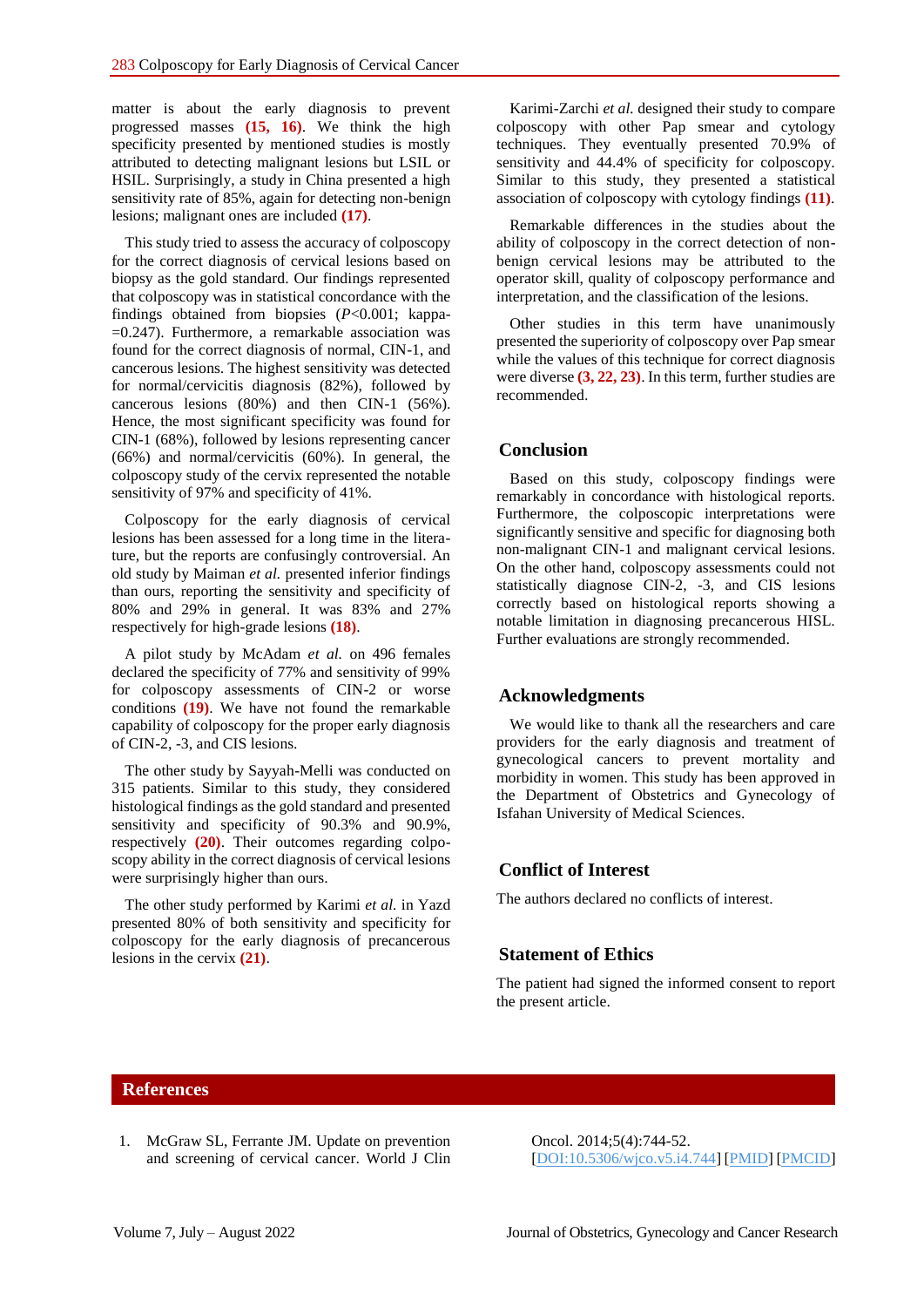- 2. Bueno CT, Silva CMDd, Barcellos RB, Silva Jd, Santos CRd, Menezes JES, et al. Association between cervical lesion grade and micronucleus frequency in the Papanicolaou test. Genet Mol Biol. 2014;37(3):496-9. [\[DOI:10.1590/S1415-](https://doi.org/10.1590/S1415-47572014000400004) [47572014000400004\]](https://doi.org/10.1590/S1415-47572014000400004) [\[PMID\]](https://www.ncbi.nlm.nih.gov/pubmed/25249771) [\[PMCID\]](http://www.ncbi.nlm.nih.gov/pmc/articles/PMC4171763)
- 3. Arbyn M, Castellsague X, de Sanjose S, Bruni L, Saraiya M, Bray F, et al. Worldwide burden of cervical cancer in 2008. Ann Oncol. 2011;22(12):2675-86. [\[DOI:10.1093/annonc/mdr015\]](https://doi.org/10.1093/annonc/mdr015) [\[PMID\]](https://www.ncbi.nlm.nih.gov/pubmed/21471563)
- 4. Barut MU, Kale A, Kuyumcuoglu U, Bozkurt M, Agacayak E, Ozekinci S, et al. Analysis of Sensitivity, Specificity, and Positive and Negative Predictive Values of Smear and Colposcopy in Diagnosis of Premalignant and Malignant Cervical Lesions. Med Sci Monit. 2015;21:3860-7. [\[DOI:10.12659/MSM.895227\]](https://doi.org/10.12659/MSM.895227) [\[PMID\]](https://www.ncbi.nlm.nih.gov/pubmed/26655816) [\[PMCID\]](http://www.ncbi.nlm.nih.gov/pmc/articles/PMC4678924)
- 5. Koh WJ, Greer BE, Abu-Rustum NR, Apte SM, Campos SM, Cho KR, et al. Cervical Cancer, Version 2.2015. J Natl Compr Canc Netw. 2015;13(4):395-404. [\[DOI:10.6004/jnccn.2015.0055\]](https://doi.org/10.6004/jnccn.2015.0055) [\[PMID\]](https://www.ncbi.nlm.nih.gov/pubmed/25870376)
- 6. Pandey K, Bhagoliwal A, Jain S. Optical Imaging: Future Tool in Detection of Precancerous and Cancerous Lesions of Cervix and Its Comparison to Colposcopy. J Obstet Gynaecol India. 2015;65(3):176-80. [\[PMCID\]](http://www.ncbi.nlm.nih.gov/pmc/articles/PMC4464571) [\[DOI:10.1007/s13224-014-0511-x\]](https://doi.org/10.1007/s13224-014-0511-x) [\[PMID\]](https://www.ncbi.nlm.nih.gov/pubmed/26085739)
- 7. Giannella L. The clinical problem of colposcopy is represented by false-negatives. Arch Gynecol Obstet. 2015;291(4):711-2. [\[DOI:10.1007/s00404-015-3619-z\]](https://doi.org/10.1007/s00404-015-3619-z) [\[PMID\]](https://www.ncbi.nlm.nih.gov/pubmed/25600446)
- 8. Sakano CR, Ribalta JC, Zucchi P. Tracking of cervical cancer in 7,519 patients: a study of the prevalence of altered cytologies. Eur J Gynaecol Oncol. 2015;36(4):437-41.
- 9. Mayeaux Jr EJ, Harper MB, Abreo F, Pope JB, Phillips GS. A comparison of the reliability of repeat cervical smears and colposcopy in patients with abnormal cervical cytology. J Family Pract. 1995;40(1):57-63.
- 10. Massad LS, Collins YC, Meyer PM. Biopsy correlates of abnormal cervical cytology classified using the Bethesda system. Gynecol Oncol. 2001;82(3):516-22. [\[DOI:10.1006/gyno.2001.6323\]](https://doi.org/10.1006/gyno.2001.6323) [\[PMID\]](https://www.ncbi.nlm.nih.gov/pubmed/11520149)
- 11. Karimi-Zarchi M, Peighmbari F, Karimi N, Rohi M, Chiti Z. A Comparison of 3 Ways of Conventional Pap Smear, Liquid-Based Cytology and Colposcopy vs Cervical Biopsy for Early Diagnosis of Premalignant Lesions or Cervical Cancer in Women with Abnormal Conventional Pap Test. Int J Biomed Sci. 2013;9(4):205-10.
- 12. Koutsky LA, Holmes KK, Critchlow CW, Stevens CE, Paavonen J, Beckmann AM, et al. A cohort study of the risk of cervical intraepithelial neoplasia grade 2 or 3 in relation to papillomavirus infection. N Engl J Med. 1992;327(18):1272-8. [\[PMID\]](https://www.ncbi.nlm.nih.gov/pubmed/1328880) [\[DOI:10.1056/NEJM199210293271804\]](https://doi.org/10.1056/NEJM199210293271804)
- 13. McKee MD, Lurio J, Marantz P, Burton W, Mulvihill M. Barriers to follow-up of abnormal Papanicolaou smears in an urban community health center. Arch Fam Med. 1999;8(2):129-34. [\[DOI:10.1001/archfami.8.2.129\]](https://doi.org/10.1001/archfami.8.2.129) [\[PMID\]](https://www.ncbi.nlm.nih.gov/pubmed/10101983)
- 14. Lonky NM, Sadeghi M, Tsadik GW, Petitti D. The clinical significance of the poor correlation of cervical dysplasia and cervical malignancy with referral cytologic results. Am J Obstet Gynecol. 1999;181(3):560-6. [\[DOI:10.1016/S0002-9378\(99\)70493-X\]](https://doi.org/10.1016/S0002-9378(99)70493-X)
- 15. Cuzick J, Clavel C, Petry KU, Meijer CJ, Hoyer H, Ratnam S, et al. Overview of the European and North American studies on HPV testing in primary cervical cancer screening. Int J Cancer. 2006;119(5):1095-101. [\[DOI:10.1002/ijc.21955\]](https://doi.org/10.1002/ijc.21955) [\[PMID\]](https://www.ncbi.nlm.nih.gov/pubmed/16586444)
- 16. Farzaneh F, Tamimi M, Amiri Z, Alizadeh K. The value of Pap smear in detecting cervical neoplasia compared with histopathologic findings in patients referred to Taleghani Hospital, Tehran 2007-2009. 2011.
- 17. Moy LM, Zhao FH, Li LY, Ma JF, Zhang QM, Chen F, et al. Human papillomavirus testing and cervical cytology in primary screening for cervical cancer among women in rural China: comparison of sensitivity, specificity, and frequency of referral. Int J Cancer. 2010;127(3):646-56. [\[DOI:10.1002/ijc.25071\]](https://doi.org/10.1002/ijc.25071) [\[PMID\]](https://www.ncbi.nlm.nih.gov/pubmed/19960441)
- 18. Maiman M, Fruchter RG, Sedlis A, Feldman J, Chen P, Burk RD, et al. Prevalence, risk factors, and accuracy of cytologic screening for cervical intraepithelial neoplasia in women with the human immunodeficiency virus. Gynecol Oncol. 1998;68(3):233-9. [\[DOI:10.1006/gyno.1998.4938\]](https://doi.org/10.1006/gyno.1998.4938) [\[PMID\]](https://www.ncbi.nlm.nih.gov/pubmed/9570972)
- 19. McAdam M, Sakita J, Tarivonda L, Pang J, Frazer IH. Evaluation of a cervical cancer screening program based on HPV testing and LLETZ excision in a low resource setting. PloS one. 2010;5(10):e13266. [\[DOI:10.1371/journal.pone.0013266\]](https://doi.org/10.1371/journal.pone.0013266) [\[PMID\]](https://www.ncbi.nlm.nih.gov/pubmed/20949059) [\[PMCID\]](http://www.ncbi.nlm.nih.gov/pmc/articles/PMC2951361)
- 20. Sayyah-Melli M, Rahmani V, Ouladsahebmadarek E, Jafari-Shobeiri M, Gharabaghi PM, Vahidi MN. Diagnostic Value of Pap Smear and Colposcopy in Non-benign Cervical Lesions. morbidity mortality. 2017;2:4. [\[DOI:10.15296/ijwhr.2019.35\]](https://doi.org/10.15296/ijwhr.2019.35)